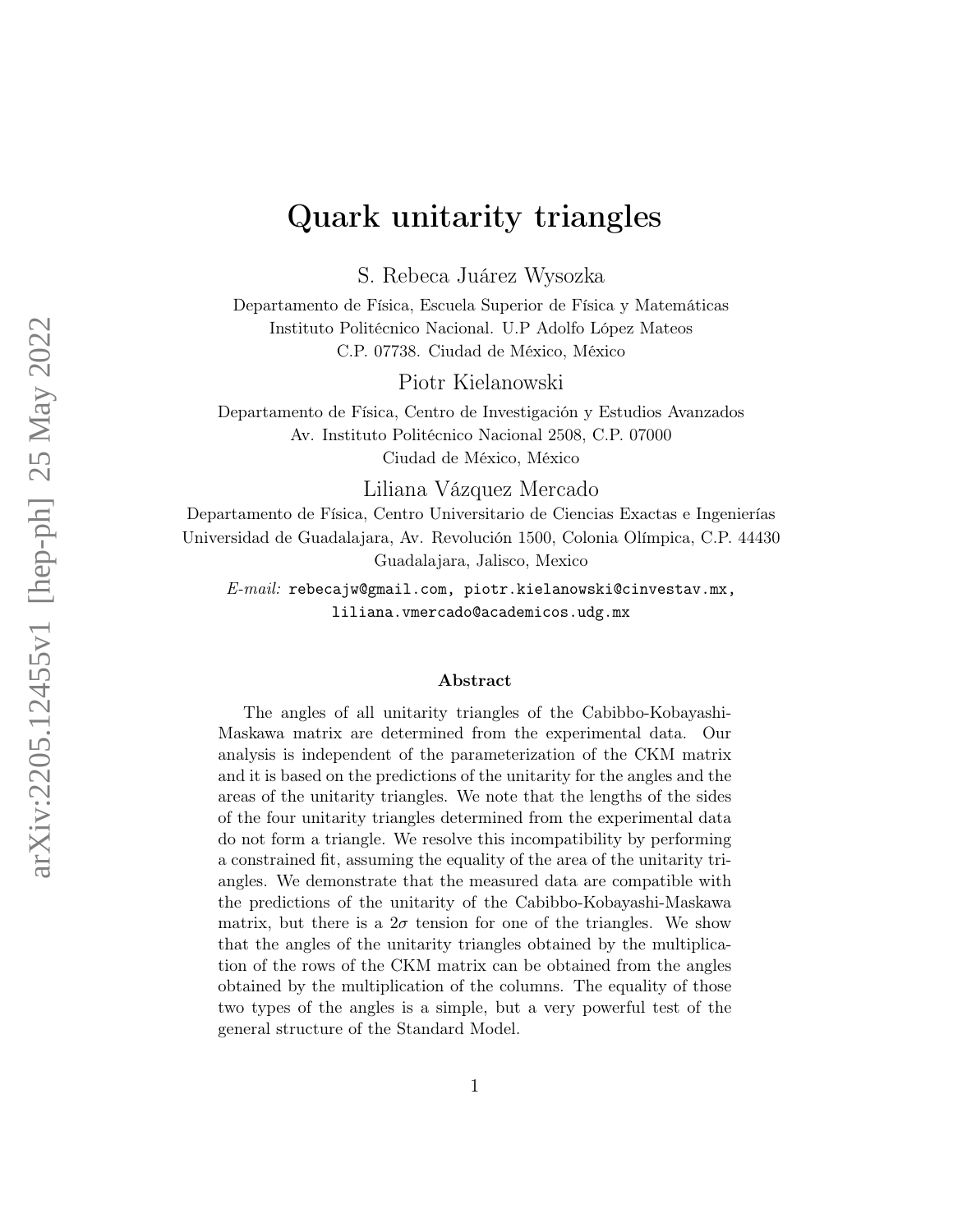### 1 Introduction

One of the most important challenges of the contemporary particle physics is the search for the phenomena that cannot be explained by the Standard Model (SM). The main reason of such a search is that from the theoretical standpoint the SM cannot be the final theory, because it cannot explain many existing phenomena, like massive neutrinos or dark matter. On the other hand there does not exist any clear cut experimental result that contradicts the predictions of the SM. A discovery of a contradictory result would serve a double purpose. First, it would be a convincing proof of an inadequacy of the SM for the description of all the elementary particles phenomena. Second, it would be a clue on which possible extension of the SM to choose.

The structure of the paper is the following. Section [2](#page-1-0) contains the introductory material in which we define the notation and discuss the Cabibbo-Kobayashi-Maskawa (CKM) matrix. In Section [3](#page-3-0) we consider the unitarity triangles from the theoretical viewpoint and review the existing experimental data for the CKM matrix. We also determine the lengths of the sides of all unitarity triangles, using as an input the experimental values of the absolute values of the CKM matrix elements. Section [4](#page-5-0) contains the comparison of two unitarity triangles  $\Delta_2$  and  $\Delta_5$ . The triangle  $\Delta_2$  is the only one, whose angles have been experimentally measured and from the unitarity of the CKM matrix it follows that the angles  $\phi_2$  of the  $\Delta_2$  and  $\Delta_5$  triangles should be equal. We also determine the lengths of the sides of the triangle  $\Delta_2$ , but this time, using as input the angles and the lengths of the triangle. In Section [5](#page-7-0) we discuss the properties of the remaining unitarity triangles. Section [6](#page-8-0) contains the discussion of results and final remarks.

### <span id="page-1-0"></span>2 Cabibbo-Kobayashi-Maskawa matrix

The interactions of quarks with charged vector bosons  $W^{\pm}_{\mu}$  are described in the SM [\[1–](#page-11-0)[7\]](#page-12-0) by the Cabibbo-Kobayashi-Maskawa (CKM) [\[8–](#page-12-1)[12\]](#page-12-2) matrix  $V_{\text{CKM}}$ 

$$
V_{\text{CKM}} = \begin{pmatrix} V_{ud} & V_{us} & V_{ub} \\ V_{cd} & V_{cs} & V_{cb} \\ V_{td} & V_{ts} & V_{tb} \end{pmatrix},\tag{1}
$$

which is obtained from the quark Yukawa couplings by the bi-unitary transformation. The CKM matrix is by construction a  $3 \times 3$  unitary matrix. The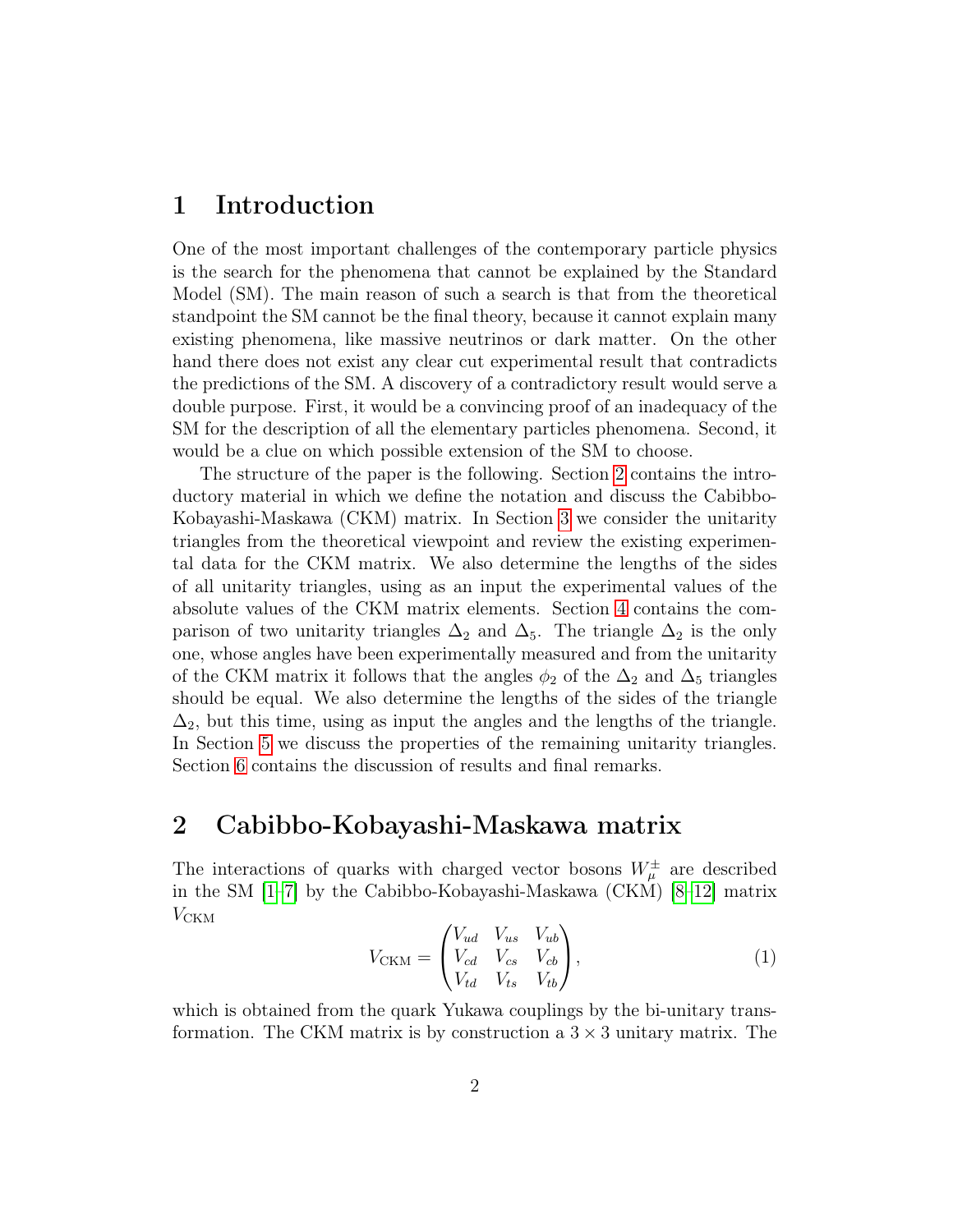unitarity of a matrix means that the rows and columns are normalized to 1 and are mutually orthogonal. The verification of the unitarity of the CKM matrix is an important tests of the SM model and it consists in checking the orthonormality of the rows and columns:

- 1. The length of each row and column should be 1. If it is not equal to 1 we have two possibilities
	- (a) If it exceeds 1, then the universality of weak interactions between the quarks and leptons is violated.
	- (b) If it is less than 1, then it may be a sign of the existence of more than 3 generations of quarks or it may also be a sign of the universality violation.
- 2. The orthogonality of the rows and columns of the CKM matrix leads to the unitarity triangles, i.e., the sum of the products of the CKM matrix elements of two different rows or columns have to be equal to 0. E.g., if we multiply the first column by the complex conjugate of the third column then we obtain

$$
V_{ud}V_{ub}^* + V_{cd}V_{cb}^* + V_{td}V_{tb}^* = 0,
$$
\n(2)

which on the complex plane is graphically represented as a triangle in Fig. [1.](#page-2-0)



<span id="page-2-0"></span>Figure 1: Unitarity triangle  $\Delta_2$  (see Eq. [\(3a\)](#page-3-1)). For other unitarity triangles, the sides are denoted according to Eqs. [\(3\)](#page-3-2) and the angles carry the corresponding index  $\Delta_i$ .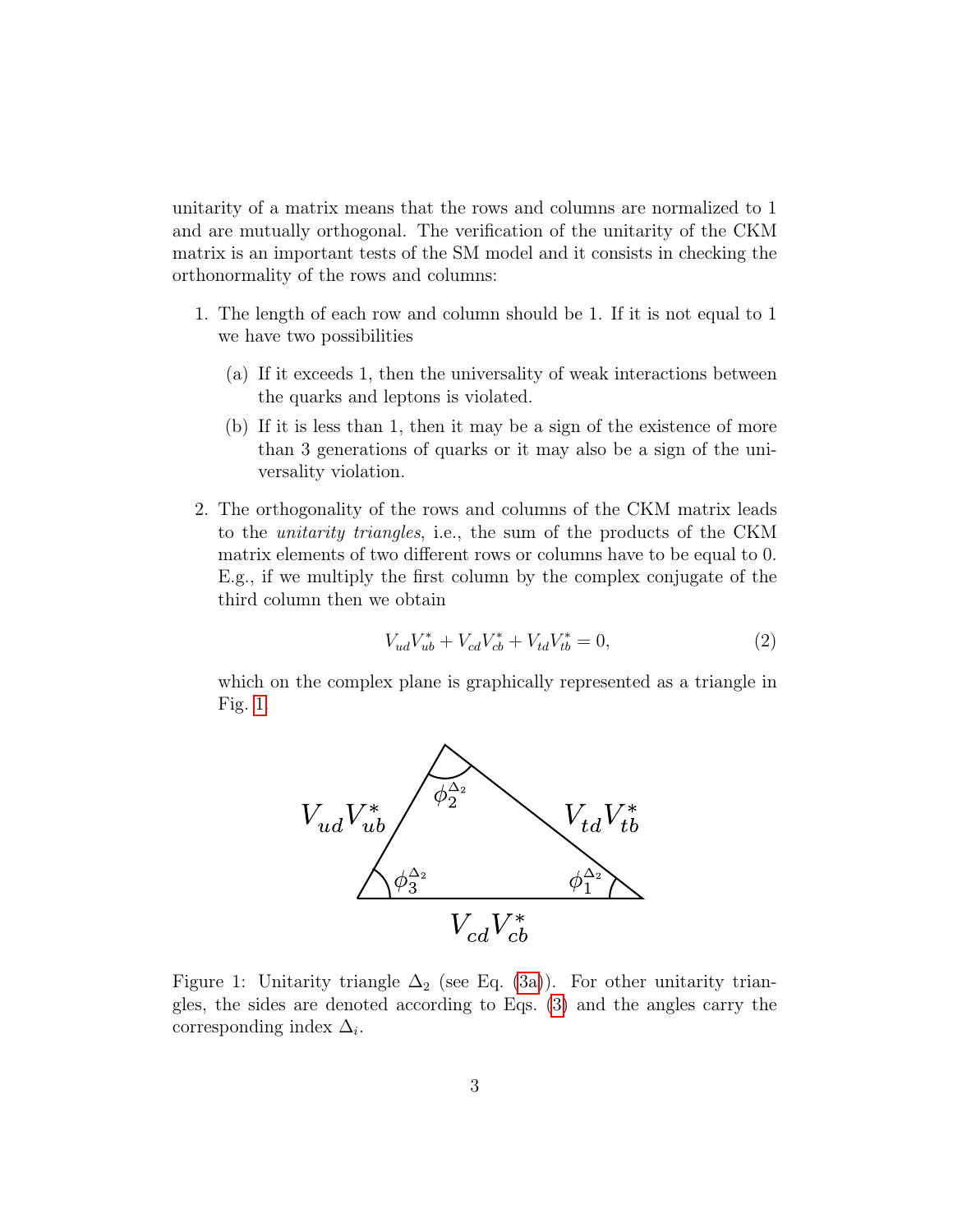### <span id="page-3-0"></span>3 Unitarity triangles

For the CKM matrix one can construct 6 unitarity triangles  $\Delta_i$ : A. Obtained from the columns multiplication

<span id="page-3-2"></span><span id="page-3-1"></span>

| triangle $\Delta_1$ : $V_{ud}V_{us}^* + V_{cd}V_{cs}^* + V_{td}V_{ts}^* = 0$ , |      |
|--------------------------------------------------------------------------------|------|
| triangle $\Delta_2$ : $V_{ud}V_{ub}^* + V_{cd}V_{cb}^* + V_{td}V_{tb}^* = 0$ , | (3a) |
| triangle $\Delta_3$ : $V_{us}V_{ub}^* + V_{cs}V_{cb}^* + V_{ts}V_{tb}^* = 0$ , |      |

B. Obtained from the rows multiplication

triangle 
$$
\Delta_4
$$
:  $V_{ud}V_{cd}^* + V_{us}V_{cs}^* + V_{ub}V_{cb}^* = 0$ ,  
triangle  $\Delta_5$ :  $V_{ud}V_{td}^* + V_{us}V_{ts}^* + V_{ub}V_{tb}^* = 0$ ,  
triangle  $\Delta_6$ :  $V_{cd}V_{td}^* + V_{cs}V_{ts}^* + V_{cb}V_{tb}^* = 0$ . (3b)

From the unitarity of the CKM matrix it follows that all the unitarity triangles have the same area which is equal to  $J/2$ , where J is the Jarlskog invariant [\[13,](#page-12-3) [14\]](#page-12-4).

The angles of the unitarity triangles are not independent and there are simple relations that follow directly from the construction of the unitarity triangles. Let us consider as an example the angles  $\phi_1^{\Delta_1}$  and  $\phi_3^{\Delta_6}$ 

$$
\phi_1^{\Delta_1} = -\arg\left(\frac{V_{td}V_{ts}^*}{V_{cd}V_{cs}^*}\right) = -\arg\left(V_{td}V_{ts}^*V_{cd}^*V_{cs}^*\right),\tag{4a}
$$

$$
\phi_3^{\Delta_6} = -\arg\left(\frac{V_{cs}V_{ts}^*}{V_{cd}V_{td}^*}\right) = -\arg\left(V_{cs}V_{ts}^*V_{cd}^*V_{td}\right) \tag{4b}
$$

and we see that these two angles are equal. In the same way [\[15,](#page-12-5)[16\]](#page-12-6) we derive the following set of the relations

<span id="page-3-3"></span>
$$
\phi_1^{\Delta_4} = \phi_3^{\Delta_3}, \qquad \phi_2^{\Delta_4} = \phi_3^{\Delta_2}, \qquad \phi_3^{\Delta_4} = \phi_3^{\Delta_1}, \n\phi_1^{\Delta_5} = \phi_2^{\Delta_3}, \qquad \phi_2^{\Delta_5} = \phi_2^{\Delta_2}, \qquad \phi_3^{\Delta_5} = \phi_2^{\Delta_1} \n\phi_1^{\Delta_6} = \phi_1^{\Delta_3}, \qquad \phi_2^{\Delta_6} = \phi_1^{\Delta_2}, \qquad \phi_3^{\Delta_6} = \phi_1^{\Delta_1}.
$$
\n(5)

Thus the angles of the unitarity triangles  $\Delta_4$ ,  $\Delta_5$ ,  $\Delta_6$ , derived by the multiplication of the rows, can be obtained from the angles of the triangles  $\Delta_1$ ,  $\Delta_2$ ,  $\Delta_3$ , derived by the multiplication of the columns of the CKM matrix.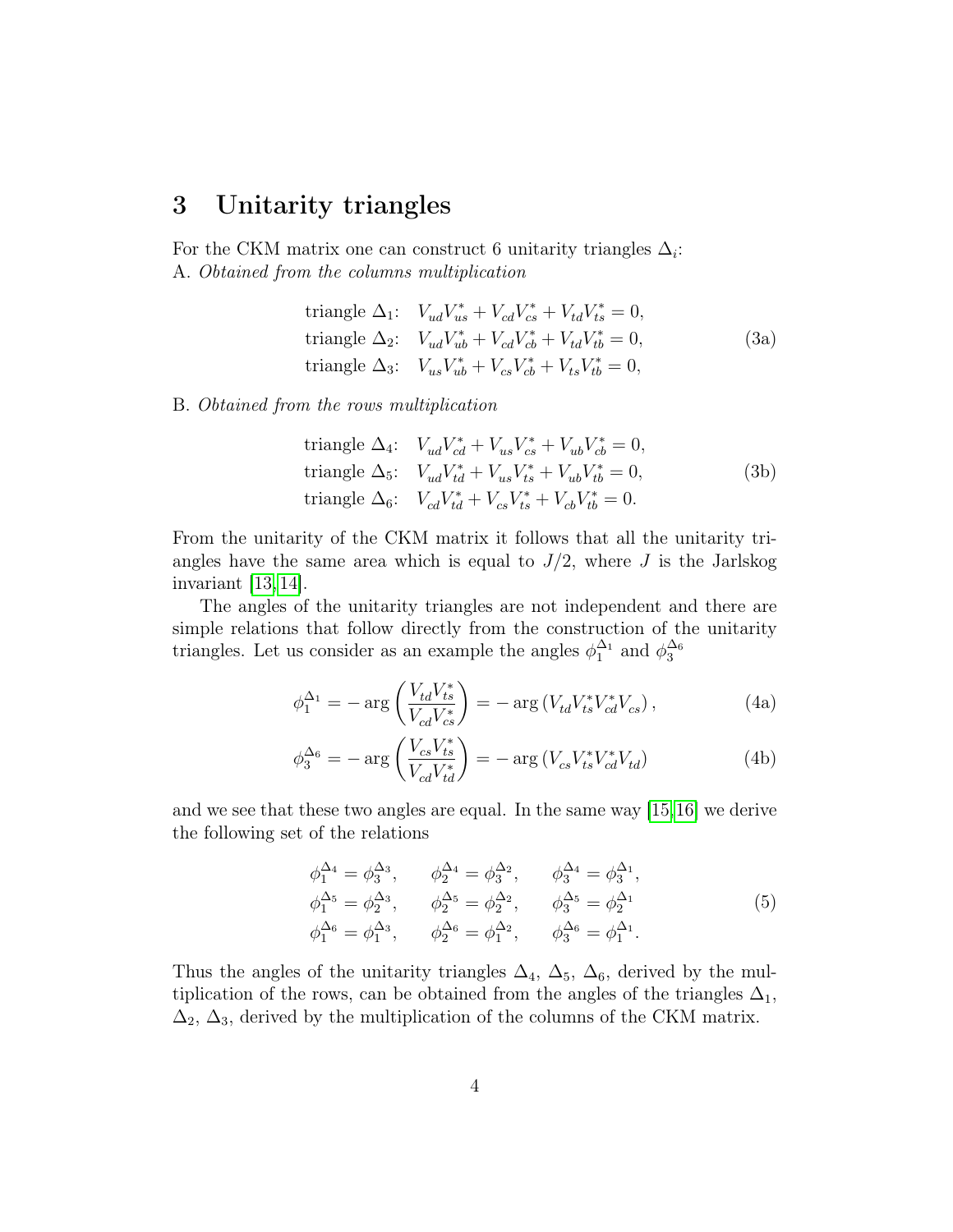The angles of the unitarity triangles were measured only for the triangle  $\Delta_2$  and their experimental values  $\phi_i^{\text{exp}}$  $_i^{\exp}$  are [\[10\]](#page-12-7):

<span id="page-4-4"></span>
$$
\sin(2\phi_1^{\exp}) = 0.699 \pm 0.017, \quad \phi_2^{\exp} = (84.9 \pm 5.1)^{\circ} \quad \phi_3^{\exp} = (72.1 \pm 4.5)^{\circ} \tag{6}
$$

and the lengths of the sides of all the triangles  $\Delta_i$  can be calculated from the experimentally known absolute values of the CKM matrix elements which are equal to [\[10\]](#page-12-7):

<span id="page-4-0"></span>
$$
|V_{ud}^{\text{exp}}| = 0.97370 \pm 0.00014, \t |V_{us}^{\text{exp}}| = 0.2245 \pm 0.0008,|V_{ub}^{\text{exp}}| = (3.82 \pm 0.24) \times 10^{-3}, \t |V_{cd}^{\text{exp}}| = 0.221 \pm 0.004,|V_{cs}^{\text{exp}}| = 0.987 \pm 0.012, \t |V_{cb}^{\text{exp}}| = (41.0 \pm 1.4) \times 10^{-3},|V_{td}^{\text{exp}}| = (8.0 \pm 0.3) \times 10^{-3}, \t |V_{ts}^{\text{exp}}| = (38.8 \pm 1.1) \times 10^{-3},|V_{tb}^{\text{exp}}| = 1.013 \pm 0.03
$$
\n(7)

From the values in Eq. [\(7\)](#page-4-0) we obtain the lengths of the sides of the unitarity triangles, given in Table [1.](#page-4-1)

| Triangle   |                                  | $l_{2}$                          | lз                               |
|------------|----------------------------------|----------------------------------|----------------------------------|
| $\Delta_1$ | $0.21860 \pm 0.00078$            | $0.2181 \pm 0.0046$              | $(3.10 \pm 0.15) \times 10^{-4}$ |
| $\Delta_2$ | $(3.72 \pm 0.23) \times 10^{-3}$ | $(9.06 \pm 0.35) \times 10^{-3}$ | $(8.10 \pm 0.39) \times 10^{-3}$ |
| $\Delta_3$ | $(8.58 \pm 0.54) \times 10^{-4}$ | $0.0405 \pm 0.0015$              | $0.0393 \pm 0.0011$              |
| $\Delta_4$ | $0.2152 \pm 0.0039$              | $0.2216 \pm 0.0026$              | $(1.56 \pm 0.11) \times 10^{-4}$ |
| $\Delta_5$ | $(7.79 \pm 0.29) \times 10^{-3}$ | $(8.71 \pm 0.25) \times 10^{-3}$ | $(3.87 \pm 0.27) \times 10^{-3}$ |
| $\Delta_6$ | $(1.77 \pm 0.07) \times 10^{-3}$ | $(3.83 \pm 0.11) \times 10^{-2}$ | $(4.15 \pm 0.19) \times 10^{-2}$ |

<span id="page-4-1"></span>Table 1: The lengths of the sides of the unitarity triangles, defined in Eqs. [\(3\)](#page-3-2).

The triangle inequality

<span id="page-4-2"></span>
$$
|l_2 - l_3| \le l_1 \le (l_2 + l_3). \tag{8}
$$

is the test that the set of the lengths  $\{l_1, l_2, l_3\}$  forms a triangle. If we check whether the central values of  $l_i$  in Table [1](#page-4-1) form a triangle and fulfill the triangle inequality in Eq. [\(8\)](#page-4-2), then only the triangles  $\Delta_2$  and  $\Delta_5$  fulfill these conditions. The angles  $\phi_k^{\Delta_i}$  for these triangles are equal

<span id="page-4-3"></span>
$$
\phi_1^{\Delta_2} = (24.21 \pm 2.15)^\circ, \ \phi_2^{\Delta_2} = (92.46 \pm 10.12)^\circ, \ \phi_3^{\Delta_2} = (63.32 \pm 9.99)^\circ, \n\phi_1^{\Delta_5} = (63.41 \pm 9.12)^\circ, \ \phi_2^{\Delta_5} = (90.21 \pm 9.09)^\circ, \ \phi_3^{\Delta_5} = (26.37 \pm 2.25)^\circ.
$$
\n(9)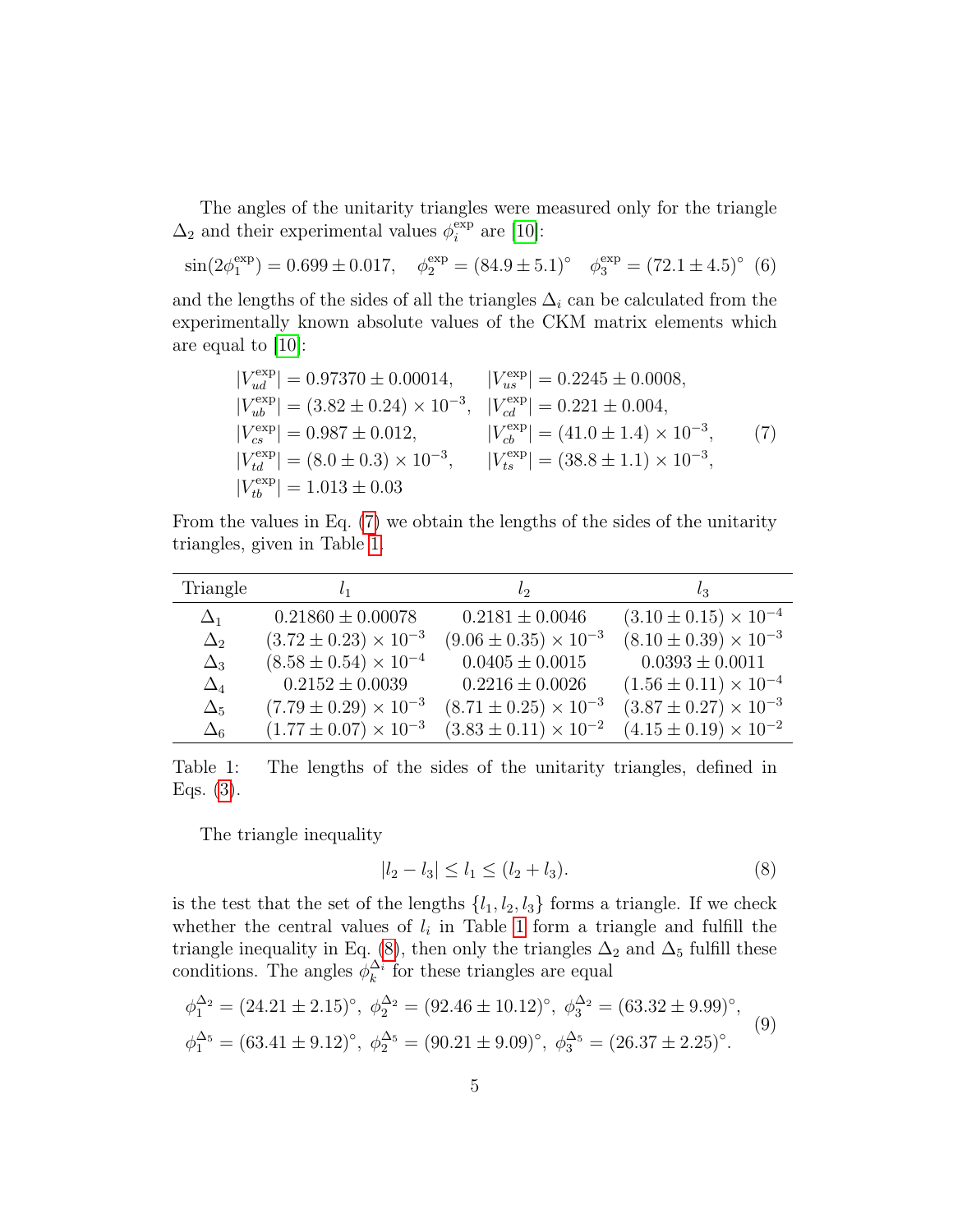From Table [1](#page-4-1) and Eqs. [\(9\)](#page-4-3) one can see that the angles and the side lengths of the triangles  $\Delta_2$  and  $\Delta_5$  are very close and this could be expected from the fact that the deviations from the symmetry of the CKM matrix are small. From [\(5\)](#page-3-3) one knows that unitarity implies that  $\phi_2^{\Delta_2} = \phi_2^{\Delta_5}$  and within an error it is indeed a case.

The fact that the triangle inequality [\(8\)](#page-4-2) is not fulfilled by the central values  $l_i$  of the triangles  $\Delta_1$ ,  $\Delta_3$ ,  $\Delta_4$  and  $\Delta_6$  (see also the figures of the unitarity triangles in [\[17\]](#page-12-8)) cannot be interpreted as a violation of the unitarity of the CKM matrix, because Eqs. [\(8\)](#page-4-2) are fulfilled by these triangles within one standard deviation.

## <span id="page-5-0"></span>4 Analysis of the triangles  $\Delta_2$  and  $\Delta_5$

Let us now discuss in more detail the unitarity triangles  $\Delta_2$  and  $\Delta_5$ . From Section [3](#page-3-0) we know that the experimental information about  $\Delta_2$  consists of the lengths  $l_i$  of the sides of the triangle, given in Table [1](#page-4-1) and of the angles  $\phi_i^{\Delta_2} =$  $\phi_i^{\text{exp}}$  $i<sup>exp</sup>$ , given in Eq. [\(6\)](#page-4-4). This means that there are 6 experimental data for 3 degrees of freedom. We will analyze the compatibility of the data by taking the experimental input for  $\phi_i^{\text{exp}}$  $i$ <sup>exp</sup> and  $\Delta\phi_i^{\rm exp}$ <sup>exp</sup> from Eq. [\(6\)](#page-4-4) and for  $l_i^{\text{exp}}$  $i$ <sup>exp</sup>,  $\Delta l_i^{\rm exp}$ i from Table [1](#page-4-1) and minimizing the function  $\chi^2$ 

$$
\chi^{2} = \left(\frac{\sin(2\phi_{1}) - \sin(2\phi_{1}^{\exp})}{\Delta \sin(2\phi_{1}^{\exp})}\right)^{2} + \left(\frac{\phi_{2} - \phi_{2}^{\exp}}{\Delta \phi_{2}^{\exp}}\right)^{2} + \left(\frac{\phi_{3} - \phi_{3}^{\exp}}{\Delta \phi_{3}^{\exp}}\right)^{2} + \left(\frac{l_{1} - l_{1}^{\exp}}{\Delta l_{1}^{\exp}}\right)^{2} + \left(\frac{l_{2} - l_{2}^{\exp}}{\Delta l_{2}^{\exp}}\right)^{2} + \left(\frac{l_{3} - l_{3}^{\exp}}{\Delta l_{3}^{\exp}}\right)^{2} \quad (10)
$$

with respect to the  $l_1$ ,  $l_2$ ,  $l_3$ . The values of the fitted parameters are

<span id="page-5-1"></span>
$$
l_1 = (3.45 \pm 0.09) \times 10^{-3},
$$
  
\n
$$
l_2 = (8.99 \pm 0.16) \times 10^{-3},
$$
  
\n
$$
l_3 = (8.50 \pm 0.18) \times 10^{-3}
$$
\n(11)

and the value of the  $\chi^2$  and the p-value of the fit are

$$
\chi^2 = 2.91, \quad p\text{-value} = 0.41 \tag{12}
$$

so the experimental data for the triangle  $\Delta_2$  are compatible with the assumption that  $l_1^{\text{exp}}$  $_1^{\exp}$ ,  $l_2^{\exp}$  $_2^{\exp}$  and  $l_3^{\exp}$  $_3^{\rm exp}$  form a triangle, whose angles are  $\phi_1^{\rm exp}$  $_1^{\exp}$ ,  $\phi_2^{\exp}$ 2 and  $\phi_3^{\text{exp}}$ 3 .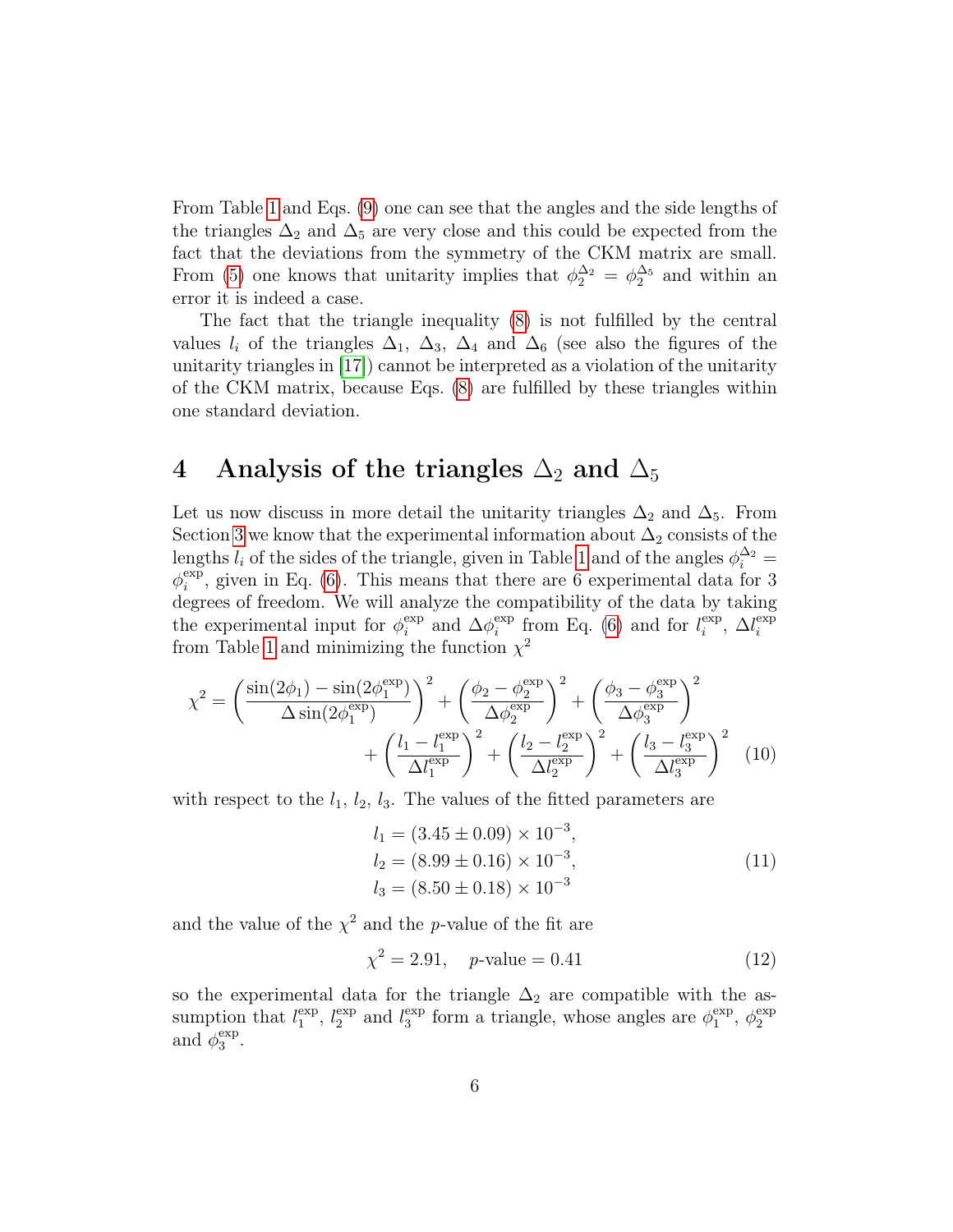The triangle  $\Delta_2$  thus obtained, whose lengths of the sides  $l_i$  are given in Eq. [\(11\)](#page-5-1) has the following values of the angles

<span id="page-6-0"></span>
$$
\phi_1^{\Delta_2} = (22.54 \pm 0.72)^{\circ}, \n\phi_2^{\Delta_2} = (86.77 \pm 4.1)^{\circ}, \n\phi_3^{\Delta_2} = (70.69 \pm 3.9)^{\circ}.
$$
\n(13)

 $\mathcal{L}$ 

By comparing the values of the lengths given in Eqs. [\(11\)](#page-5-1) with those of Table [1](#page-4-1) we note that the errors are significantly reduced. The error reduction also occurs for the values of angles in Eqs. [\(13\)](#page-6-0) and [\(9\)](#page-4-3).

The analysis for the triangle  $\Delta_2$  cannot be applied for the remaining triangles, because their angles have not been measured. Additionally the lengths of the sides of some of the triangles violate the triangle inequality Eq. [\(8\)](#page-4-2), so strictly speaking they do not form the triangles. To improve this situation we apply two additional constraints in the fit of the lengths of the sides for those triangles:

- <span id="page-6-3"></span>1. The range of the fitted values of the lengths have to fulfill the triangle inequality Eq. [\(8\)](#page-4-2).
- 2. The area of the fitted triangle has to be equal to the area for the triangle  $\Delta_2$ , which is equal  $\overline{\phantom{a}}$  $\int$ (14)

Area of the triangle 
$$
\Delta_2 = (1.464 \pm 0.048) \times 10^{-5}
$$
.

Such a fit gives the following result for the lengths of the sides of triangle  $\Delta_5$ 

<span id="page-6-1"></span>
$$
l_1 = (7.75^{+0.18}_{-0.17}) \times 10^{-3},
$$
  
\n
$$
l_2 = (8.71 \pm 0.25) \times 10^{-3},
$$
  
\n
$$
l_3 = (3.80^{+0.12}_{-0.10}) \times 10^{-3}
$$
\n(15)

and the value of the  $\chi^2$  and the p-value of the fit are

$$
\chi^2 = 0.112, \quad p\text{-value} = 0.262. \tag{16}
$$

From the values in Eq. [\(15\)](#page-6-1) we obtain the angles of the triangle  $\Delta_5$ 

<span id="page-6-2"></span>
$$
\phi_1^{\Delta_5} = (62.71 \pm 4.4)^\circ
$$
,  $\phi_2^{\Delta_5} = (91.46 \pm 5.2)^\circ$ ,  $\phi_3^{\Delta_5} = (25.82 \pm 1.2)^\circ$ . (17)

Eqs. [\(13\)](#page-6-0) and [\(17\)](#page-6-2) demonstrate that the fitted values of the angles are compatible with the relation  $\phi_2^{\Delta_2} = \phi_2^{\Delta_5}$  in Eq. [\(5\)](#page-3-3) and the errors are reduced.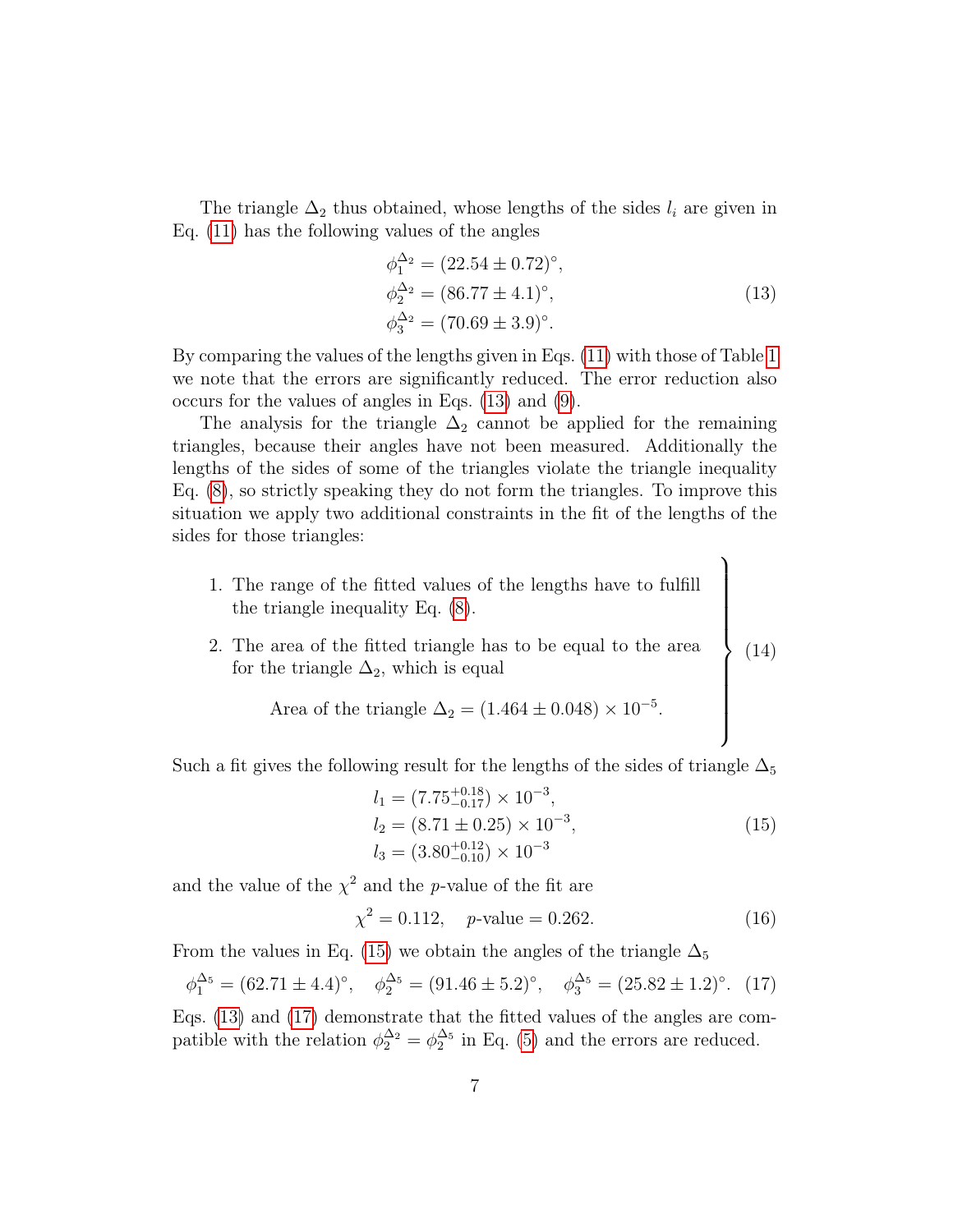### <span id="page-7-0"></span>5 Analysis of the remaining triangles

#### The lengths of the sides

For the triangles  $\Delta_1$ ,  $\Delta_3$ ,  $\Delta_4$ , and  $\Delta_6$  we know only the lengths of the sides, given in Table [1](#page-4-1) and the angles have not been measured, so the situation is similar as in the case of the triangle  $\Delta_5$ , so we use the additional constraints described in Eq.  $(14)$  for the determination of the lengths  $l_i$ . The results of the fits are given in Tables [2](#page-7-1) and [3.](#page-7-2)

| Triangle $\Delta_1$                                                                                                              | Triangle $\Delta_3$                                                                                                            |
|----------------------------------------------------------------------------------------------------------------------------------|--------------------------------------------------------------------------------------------------------------------------------|
| $l_1 = 0.21859 \pm (2.5 \times 10^{-6})$<br>$l_2 = 0.21831 \pm (2.5 \times 10^{-6})$<br>$l_3 = (3.104 \pm 0.023) \times 10^{-4}$ | $l_1 = (8.55 \pm 0.34) \times 10^{-4}$<br>$l_2 = (3.946 \pm 0.009) \times 10^{-2}$<br>$l_3 = (3.988 \pm 0.009) \times 10^{-2}$ |
| Triangle $\Delta_4$                                                                                                              | Triangle $\Delta_6$                                                                                                            |
| $l_1 = 0.21967^{+0.000022}_{-0.00018}$                                                                                           | $l_1 = (1.77 \pm 0.01) \times 10^{-3}$                                                                                         |
| $l_2 = 0.21959_{-0.000022}^{+0.00018}$                                                                                           | $l_2 = (3.875 \pm 0.002) \times 10^{-2}$                                                                                       |
| $l_3 = (1.565 \pm 0.85) \times 10^{-5}$                                                                                          | $l_3 = (4.035 \pm 0.002) \times 10^{-2}$                                                                                       |

<span id="page-7-1"></span>Table 2: The results of the fit of the unitarity triangles.

| Triangle   |        | <i>p</i> -value |
|------------|--------|-----------------|
| $\Delta_1$ | 0.0016 | 0.032           |
| $\Delta_3$ | 0.75   | 0.386           |
| $\Delta_4$ | 1.91   | 0.166           |
| $\Delta$ 6 | 0.54   | 0.462           |

<span id="page-7-2"></span>Table 3: The values of  $\chi^2$  and the p-values of the fits for the unitarity triangles.

#### Angles of the triangles

From Table [2](#page-7-1) we can see that the lengths of the sides  $l_1$  and  $l_2$  of the triangles  $\{\Delta_1, \Delta_4\}$  are very close and it is also true for the pair of the sides  $l_2$ and  $l_3$  of the triangles  $\{\Delta_3, \Delta_6\}$ . What is more important for each triangle  $\Delta_i$ ,  $i = 1, 3, 4, 6$  one side is much shorter than two remaining ones. This causes that the smallest angle is determined more precisely than the remaining ones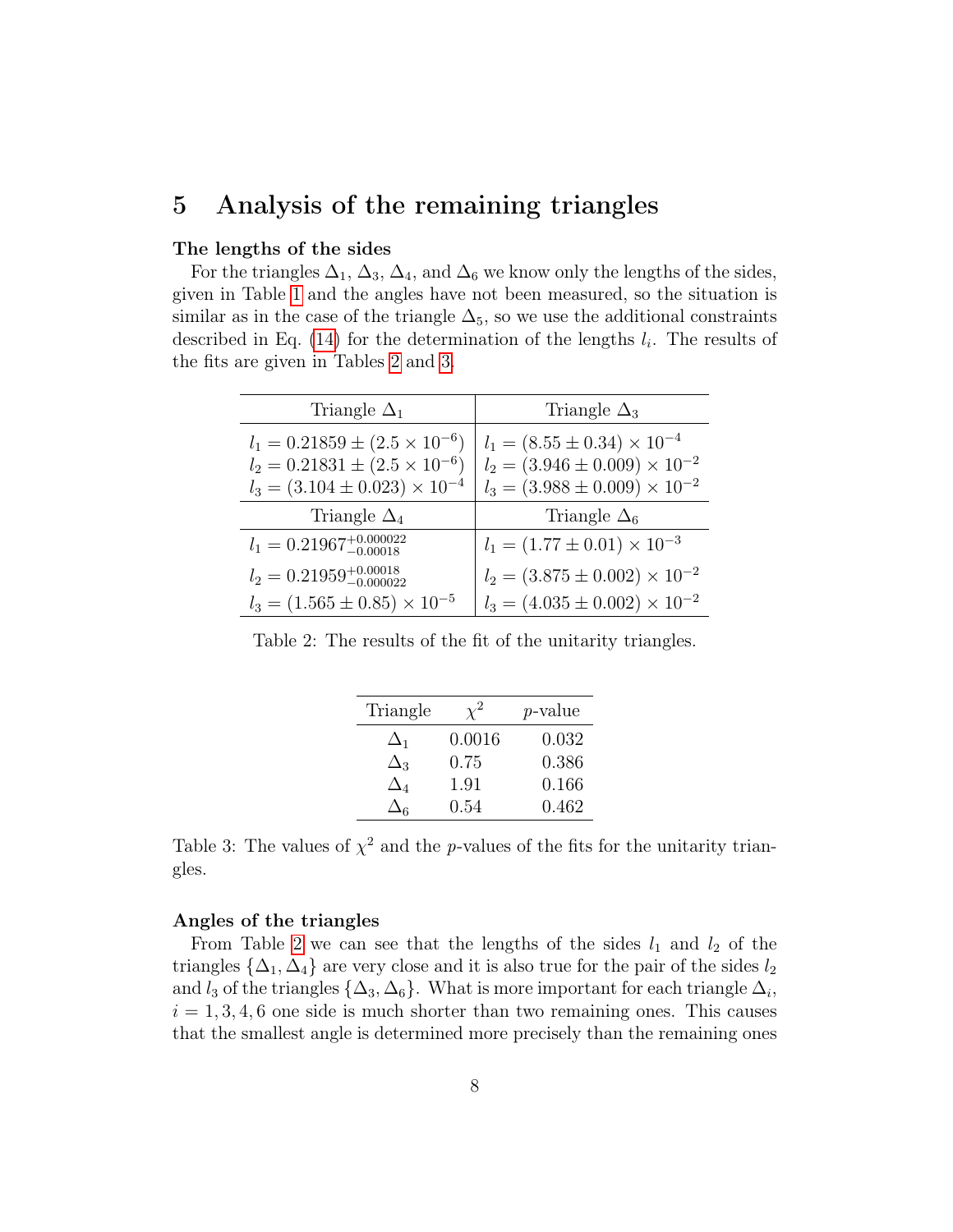and one can see that the values of those angles in Table [4](#page-8-1) are compatible with the relations in Eq. [\(5\)](#page-3-3). The fitted values of the angles are given in Table [4.](#page-8-1)

| Triangle $\Delta_1$                    | Triangle $\Delta_3$           |
|----------------------------------------|-------------------------------|
| $\phi_1 = (154.3 \pm 1.8)$ °           | $\phi_1 = (1.07 \pm 0.12)$ °  |
| $\phi_2 = (25.7 \pm 1.8)$ <sup>o</sup> | $\phi_2 = (59.9 \pm 10.1)$ °  |
| $\phi_3 = (0.0352 \pm 0.0024)$ °       | $\phi_3 = (119.1 \pm 10.1)$ ° |
|                                        |                               |
| Triangle $\Delta_4$                    | Triangle $\Delta_6$           |
| $\phi_1 = (120.9 \pm 62.2)$ °          | $\phi_1 = (1.03 \pm 1.02)$ °  |
| $\phi_2 = (59.1 \pm 62.2)$ °           | $\phi_2 = (23.1 \pm 24.1)$ °  |

<span id="page-8-1"></span>Table 4: The angles of the unitarity triangles, obtained from the fitted values of the sides of the triangles.

### <span id="page-8-0"></span>6 Summary and conclusions

We have examined all the unitarity triangles of the CKM matrix and analyzed their properties. Our analysis is independent of the parameterization of the CKM matrix and it is based on the properties of the unitarity triangles that follow from the SM.

There are two types of the SM predictions concerning the unitarity triangles:

1. The unitarity of the CKM matrix implies

<span id="page-8-2"></span>
$$
\phi_1^{\Delta_i} + \phi_2^{\Delta_i} + \phi_3^{\Delta_i} = 180^\circ \tag{18}
$$

and it it involves the angles of only one unitarity triangle.

2. The other type of the relations, given in Eqs. [\(5\)](#page-3-3), involve the angles of different unitarity triangles.

Relation of Type 1 given by Eq. [\(18\)](#page-8-2) is a test of the unitarity of the CKM matrix and it is tested for one unitarity triangle and is well satisfied by the experimental data [\[10\]](#page-12-7) .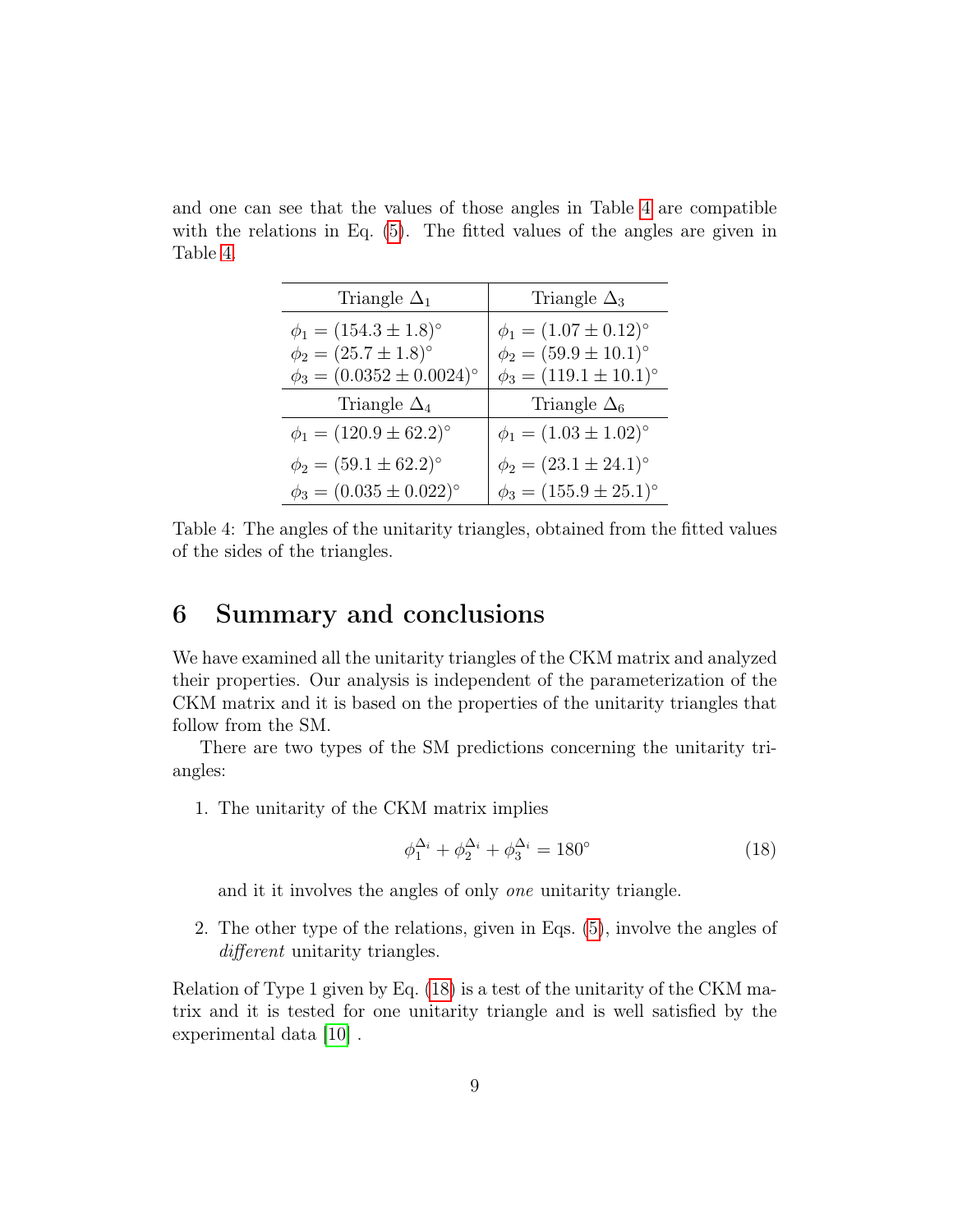Relations of Type 2 given in Eqs. [\(5\)](#page-3-3) follow from the structure of the SM and they do not depend on the specific properties of the CKM matrix, like unitarity. If the CKM matrix exists, then Eqs. [\(5\)](#page-3-3) have to be fulfilled. On the other hand, if any of the relations in Eqs. [\(5\)](#page-3-3) are not experimentally fulfilled, then the description of of the flavour-changing weak interaction by the CKM matrix is invalid! It should be stressed that relations [\(5\)](#page-3-3) constitute a very powerful test of the SM. If any pair of angles in those relations is measured and they are not equal, then the whole SM has to be revised.

Our derivation of the values of the angles of the unitarity triangles assumed the existence of the CKM matrix so the consistency of our results for the unitarity angles in Eqs. [\(13\)](#page-6-0), [\(17\)](#page-6-2) and Table [4](#page-8-1) is just the consistency of our procedure and calculations.

An important element of our procedure, which we call the *Method A* was the assumption that the area of all unitarity triangles is the same. This fact follows from the unitarity of the CKM matrix. The experimental input that we use consists of the well established absolute values of the CKM matrix elements and the angles of the  $\Delta_2$  triangle. This information and the equality of the area of all unitarity triangles allowed us to determine the lengths of the sides and the angles of all the unitarity triangles.

The alternative way, which we call the *Method B* of the determination of all the unitarity triangles is to use the values of the fitted parameters of the CKM matrix [\[10\]](#page-12-7)

$$
\sin \theta_{12} = 0.22650 \pm 0.00048, \qquad \sin \theta_{13} = 0.00361^{+0.00011}_{-0.00009},
$$
  
\n
$$
\sin \theta_{23} = 0.04053^{+0.00083}_{-0.00061}, \qquad \delta = 1.196^{+0.045}_{-0.043}.
$$
 (19)

and then to directly obtain the angles of the unitarity triangles from the standard parameterization [\[10,](#page-12-7) [18\]](#page-13-0) of the CKM matrix.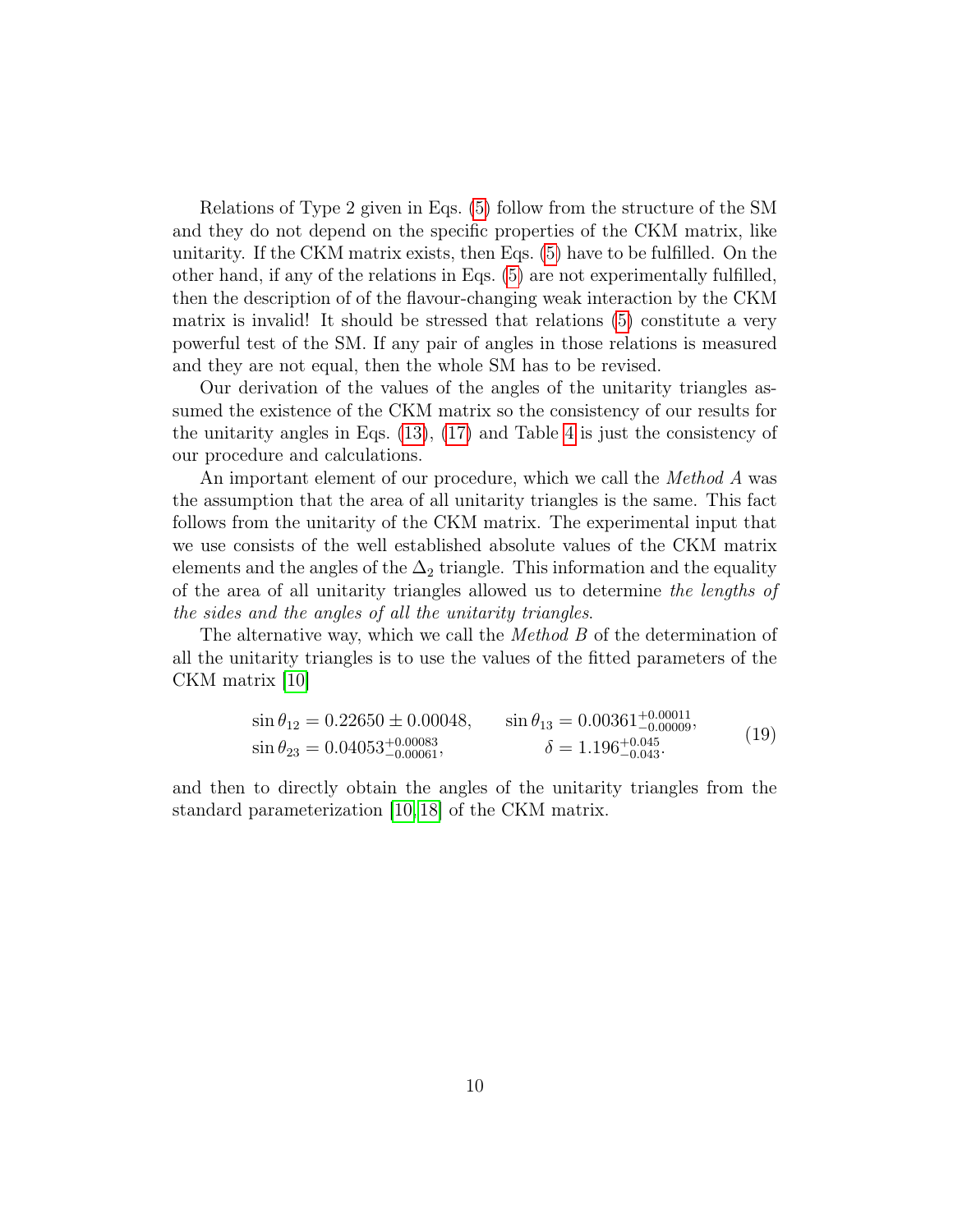| Triangle   | angle                            | Method A                                                                      | Method B                                                                   |
|------------|----------------------------------|-------------------------------------------------------------------------------|----------------------------------------------------------------------------|
| $\Delta_1$ | $\phi_1$<br>$\phi_2$<br>$\phi_3$ | $(154.3 \pm 1.8)$ °<br>$(25.7 \pm 1.8)^{\circ}$<br>$(0.0352 \pm 0.0024)$ °    |                                                                            |
| $\Delta_2$ | $\phi_1$<br>$\phi_2$<br>$\phi_3$ | $(22.54 \pm 0.72)$ °<br>$(86.77 \pm 4.1)$ °<br>$(70.69 \pm 3.9)$ °            | $(22.53 \pm 2.55)$ °<br>$(88.98 \pm 5.13)^{\circ}$<br>$(68.49 \pm 4.31)$ ° |
| $\Delta_3$ | $\phi_1$<br>$\phi_2$<br>$\phi_3$ | $(1.07 \pm 0.12)^{\circ}$<br>$(59.9 \pm 10.1)$ °<br>$(119.1 \pm 10.1)$ °      | $(67.43 \pm 44.7)$ °<br>$(111.47 \pm 47.2)$ °                              |
| $\Delta_4$ | $\phi_1$<br>$\phi_2$<br>$\phi_3$ | $(120.9 \pm 62.2)^{\circ}$<br>$(0.035 \pm 0.022)$ °                           |                                                                            |
| $\Delta_5$ | $\phi_1$<br>$\phi_2$<br>$\phi_3$ | $(62.71 \pm 4.4)$ °<br>$(91.46 \pm 5.2)^{\circ}$<br>$(25.82 \pm 1.2)^{\circ}$ | $(67.43 \pm 1.56)$ °<br>$(88.98 \pm 35.8)$ °                               |
| $\Delta_6$ | $\phi_1$<br>$\phi_2$<br>$\phi_3$ | $(1.04 \pm 0.81)$ °<br>$(23.5 \pm 19.2)^{\circ}$<br>$(155.5 \pm 20.0)$ °      |                                                                            |

<span id="page-10-0"></span>Table 5: Comparison of the angles of the unitarity triangles obtained by two methods. *Method A* is the one used in this paper and the *Method B* is the direct calculation from the standard parameterization of the CKM matrix. The entries "–" mean that the calculated error was larger than the calculated value.

In Table [5](#page-10-0) we compare the angles of the unitarity triangles, which were obtained with our method (*Method A*) and by the direct approach (*Method B*) and we see that the *Method B* produces very limited results: one can fully determine only one unitarity triangle and two angles of the triangles  $\Delta_3$ and  $\Delta_5$ . It should be noted that the predictions of both methods coincide (within one standard deviation) for the available angles. The experimental values for the angles of the  $\Delta_2$  triangle also are equal (within one standard deviation) to the predictions of those angles. The fit of the triangle  $\Delta_4$ , with  $\chi^2 = 1.91$  presents some tension with the existing experimental data.

The progress in the experimental situation and a possibility of a mea-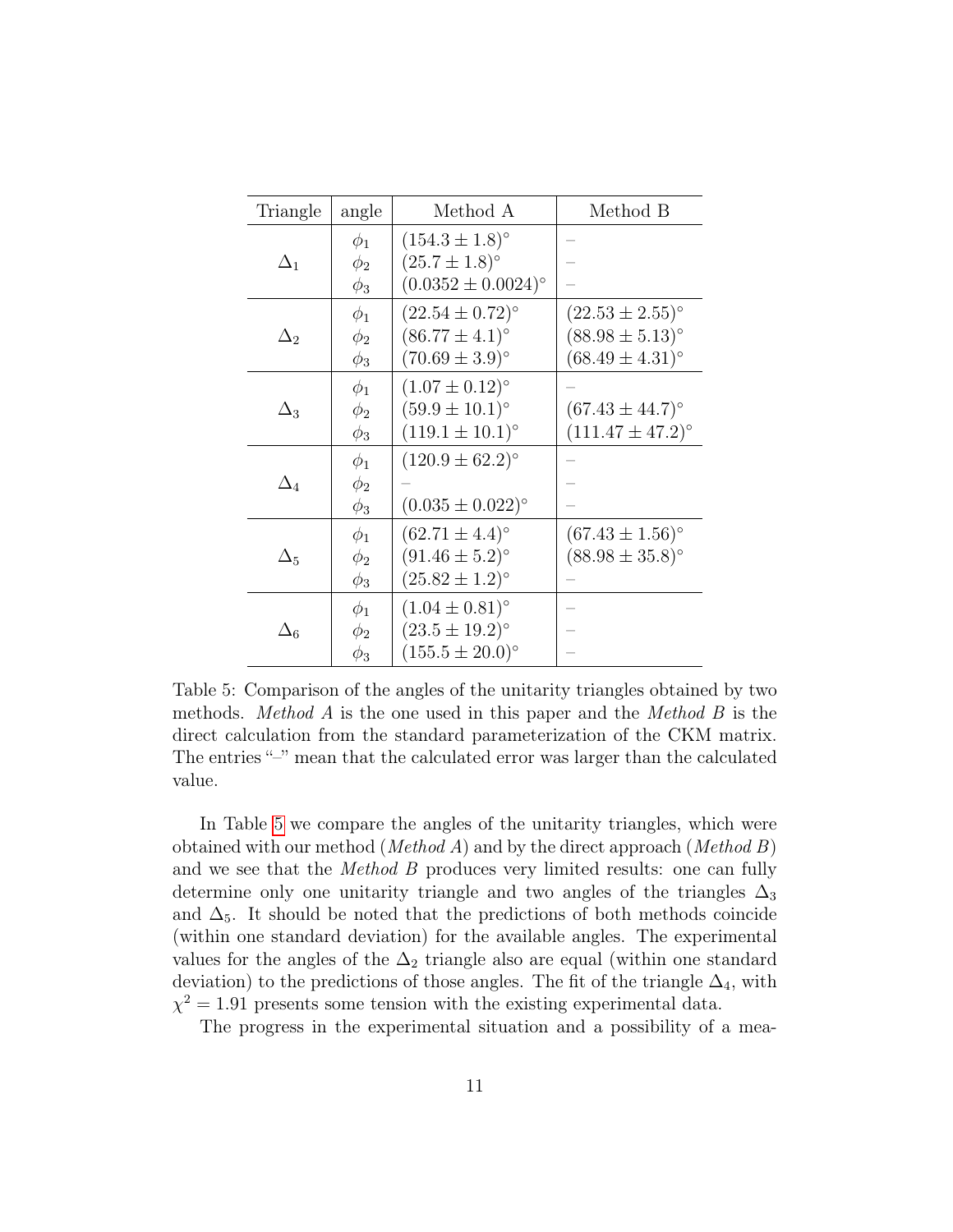surement of the triangle  $\Delta_5$  can be brought in the B-meson experiments [\[19\]](#page-13-1) at KEK with the Belle II detector [\[20\]](#page-13-2) or at CERN with the LHCb detector [\[21,](#page-13-3) [22\]](#page-13-4). Also the theoretical analysis like [\[23\]](#page-13-5) on removing tensions present in the present data may bring an important advance in our knowledge of the CKM matrix.

Any deviation from the predicted values of the angles would be a sign of the violation of the CKM matrix unitarity and a confirmation of the  $3\sigma$ tension [\[10\]](#page-12-7) for the unitarity prediction for the first row of the CKM matrix and any violation of the relations in Eq. [\(5\)](#page-3-3) would be a sign of a serious contradiction with predictions of the SM.

### Acknowledgment

Supported in part by Proyecto SIP: 20221030, Secretaría de Investigación y Posgrado, Beca EDI y Comisión de Operación y Fomento de Actividades Académicas (COFAA) del Instituto Politécnico Nacional (IPN), México.

### References

- <span id="page-11-0"></span>[1] S.L. Glashow, Partial Symmetries of Weak Interactions, Nucl. Phys. 22 (1961), 579-588.
- [2] S.L. Glashow, J. Iliopoulos, and L. Maiani, Weak Interactions with Lepton-Hadron Symmetry, Phys. Rev. D  $2$  (1970), 1285-1292.
- [3] Steven Weinberg, A Model of Leptons, Phys. Rev. Lett. 19 (1967), 1264- 1266.
- [4] Abdus Salam, Weak and electromagnetic interactions in Elementary Particle Theory. Relativistic Groups and Analyticity (Nils Svartholm, ed.), Interscience (Wiley), New York, and Almqvist and Wiksell, Stockholm, 1969, Proceedings of the Eighth Nobel Symposium, 400 pp, pp. 367-377.
- [5] F. Englert and R. Brout, Broken symmetry and the mass of gauge vector mesons, Phys. Rev. Lett. 13 (1964), 321-323.
- [6] Peter W. Higgs, Broken symmetries and the masses of gauge bosons, Phys. Rev. Lett. 13 (1964), 508-509.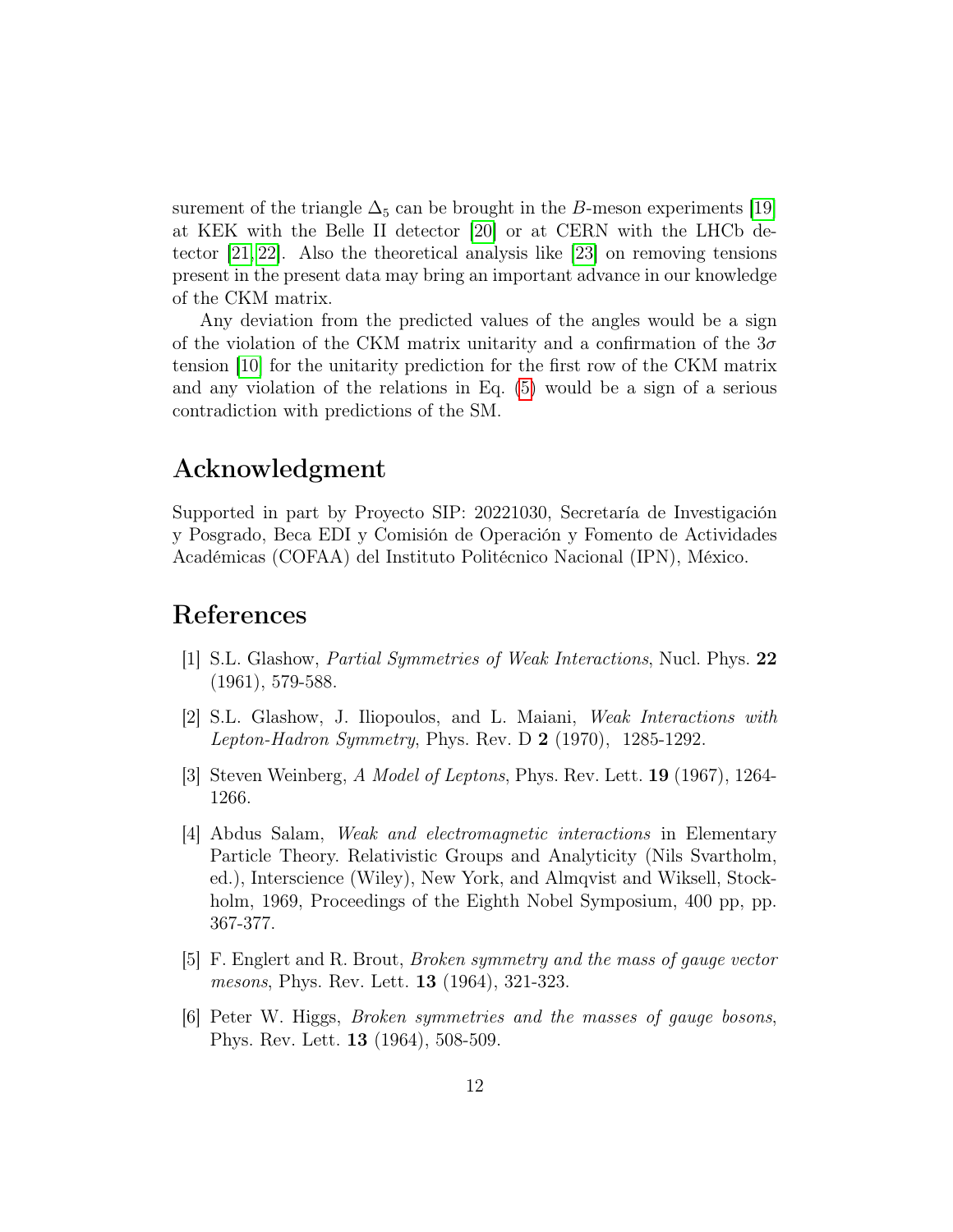- <span id="page-12-0"></span>[7] P. W. Higgs, Spontaneous symmetry breakdown without massless bosons, Phys. Rev. 145 (1966), 1156-11603.
- <span id="page-12-1"></span>[8] N. Cabibbo, Unitary Symmetry and Leptonic Decays, Phys. Rev. Lett. 10 (1963) 531–533.
- [9] M. Kobayashi and T. Maskawa, CP-Violation in the Renormalizable Theory of Weak Interaction, Prog. of Theor. Phys. 49 (1973) 652–657.
- <span id="page-12-7"></span>[10] P.A. Zyla et al. (Particle Data Group), Prog. Theor. Exp. Phys. 2020, 083C01 (2020). Sections 12.1, 12.4 and 12.5.
- [11] CKMfitter Group (J. Charles et al.), Eur. Phys. J. C41, 1-131 (2005) [\[hep-ph/0406184\]](http://arxiv.org/abs/hep-ph/0406184), updated results and plots available at: [http://ckmfitter.in2p3.fr.](http://ckmfitter.in2p3.fr)
- <span id="page-12-2"></span>[12] Zhi-zhong Xing, Flavor structures of charged fermions and massive neutrinos, Physics Reports 854 (2020) 1-147.
- <span id="page-12-3"></span>[13] C. Jarlskog, Commutator of the Quark Mass Matrices in the Standard Electroweak Model and a Measure of Maximal CP Nonconservation, Phys. Rev. Lett. 55 (1985) 1039–1042.
- <span id="page-12-4"></span>[14] Cecilia Jarlskog and Raymond Stora, Unitarity Polygons and CP Violation Areas and Phases in the Standard Electroweak Model, Phys. Lett. B208 (1988), 268-274.
- <span id="page-12-5"></span>[15] Zhi-zhong Xing, Di Zhang, Distinguishing between the twin b-flavored unitarity triangles on a circular arc, Phys. Lett. B 803 (2020), 135302 [\[arXiv:1911.03292](http://arxiv.org/abs/1911.03292) [hep-ph]].
- <span id="page-12-6"></span>[16] Zhi-zhong Xing, Di Zhang, Towards establishing the second b-flavored CKM unitarity triangle, [\[arXiv:2010.02741](http://arxiv.org/abs/2010.02741) [hep-ph]] (2020). To appear in the 40th International Conference on High Energy physics (ICHEP2020).
- <span id="page-12-8"></span>[17] Sébastien Descotes-Genon, Beyond 1st and 3rd generation unitarity triangle: what can we learn from the others?, talk at the Workshop on High Energy Physics Phenomenology (WHEPP) XVI Dec 1-10, 2019, Guwahati, India.